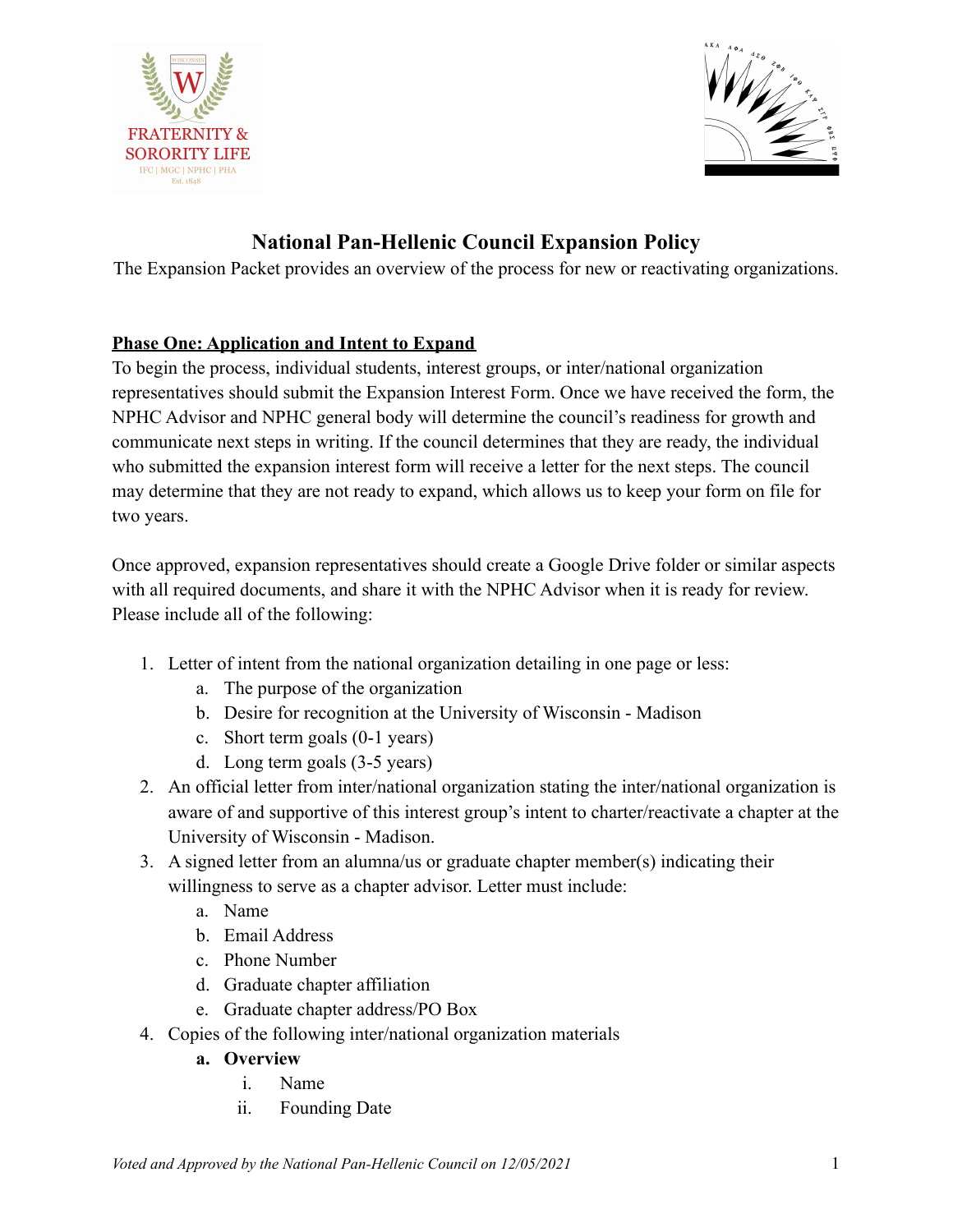- iii. Values/Principles
- iv. National programming initiatives
- v. National community service or philanthropy efforts

### **b. National Policies**

- i. Constitution and Bylaws
- ii. Hazing Prevention Policy
- iii. Member Code of Conduct/Risk Management/Discipline Policy
- iv. COVID guidelines/protocol for undergraduate chapters

### **c. Expansion Procedures**

- i. Outline of new member recruitment strategies
- ii. Scholarship/Academic Support plans
- iii. Sister or brotherhood/Internal development plans

### **d. Membership**

- i. Minimum Requirements for Membership
- ii. Membership Intake Process, Timeline & Price
- iii. Member Development Program Outlines
- iv. New Member Presentation Guidelines

### **e. Inter/national Organization Strength**

- i. Total number of chapters members worldwide (undergraduate, graduate, alumni/ae)
- ii. Total number of chapters and members in Wisconsin/Region
- iii. Average chapter size
- iv. Total number of expansion efforts in the last 5 years
	- 1. Where did the organization expand
	- 2. Number of chapters chartered
	- 3. If failed, why
- v. Total number of chapters closed in the last 5 years
- vi. Pending/complete hazing investigations for last 3 years

Upon receipt of application, the NPHC Advisor along with the NPHC Executive Board will determine next steps for the expansion representatives, and communicate in writing.

### **Part Two: Presentation**

Upon completion of application, expansion representatives will be asked to schedule an Expansion Presentation during the semester immediately following the approval of Part One. The Expansion Presentation is an opportunity to provide stakeholders with an in-depth look at the organization wishing to expand. In order to ensure that the expansion representatives are able to establish buy-in and support on campus, the audience for the presentation will include students, department staff, and campus partners.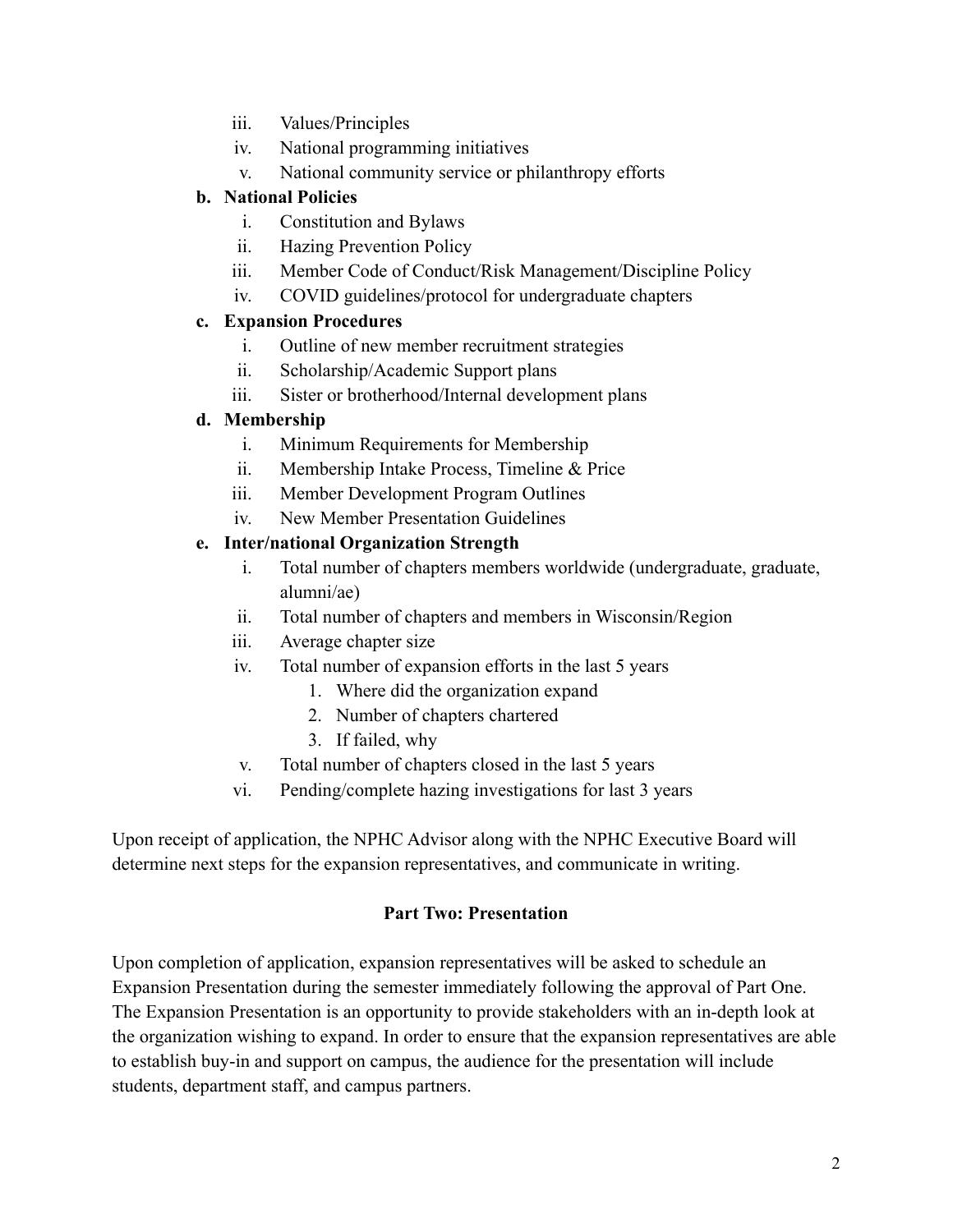Guidelines for the Expansion Presentation are as follows:

- 1. One hour will be allotted for the presentation, and at least 20 minutes should be held for attendee questions.
- 2. Expansion presentation should include, in any format, all information from the application submitted.
	- a. There is no standard format for the presentation, however we highly recommend you highlight the material in the application while adding additional context for the committee to evaluate.
- 3. Presentations should be coordinated and presented by either national, regional representatives, or by direct graduate advisor for the petitioning organization.

After review of materials and completed presentation, there are three possible outcomes from the committee decision:

- 1. Approved: Phase One has been approved and is selected for phase two expansion.
- 2. Deferred: Application was not approved, but will be considered during future expansion processes when the council is ready for growth.
- 3. Denied: Application is denied. The organization must wait one year before attempting to reapply.

Following the approval from NPHC, expansion representatives will receive their schedule expansion date. Upon receipt, the expansion representatives may accept their date or schedule a meeting to discuss options for other dates. After a date is mutually agreed on, expansion representatives may move on to phase two.

# **Phase Two: Expansion on Campus**

We are excited to know that your organization will be joining our community at the University of Wisconsin - Madison. As an expanding chapter, you will have one full year from your expansion date to gain recognition as a Registered Student Organization, the Office of Fraternity & Sorority Life, and the NPHC. Your intake activities may commence on the date we have communicated to you. Prior to that date, we ask that you do not begin any activities other than those outlined in the section below. Unapproved activities can result in the revocation of your invitation to expand.

## *Prior to Expansion Date*

- 1. Schedule and attend a meeting with the NPHC Advisor. The topics covered in this meeting will be:
	- a. New member recruitment strategies
	- b. Short term goals for expansion
	- c. Office of Fraternity & Sorority Life
		- i. Chapter Expectations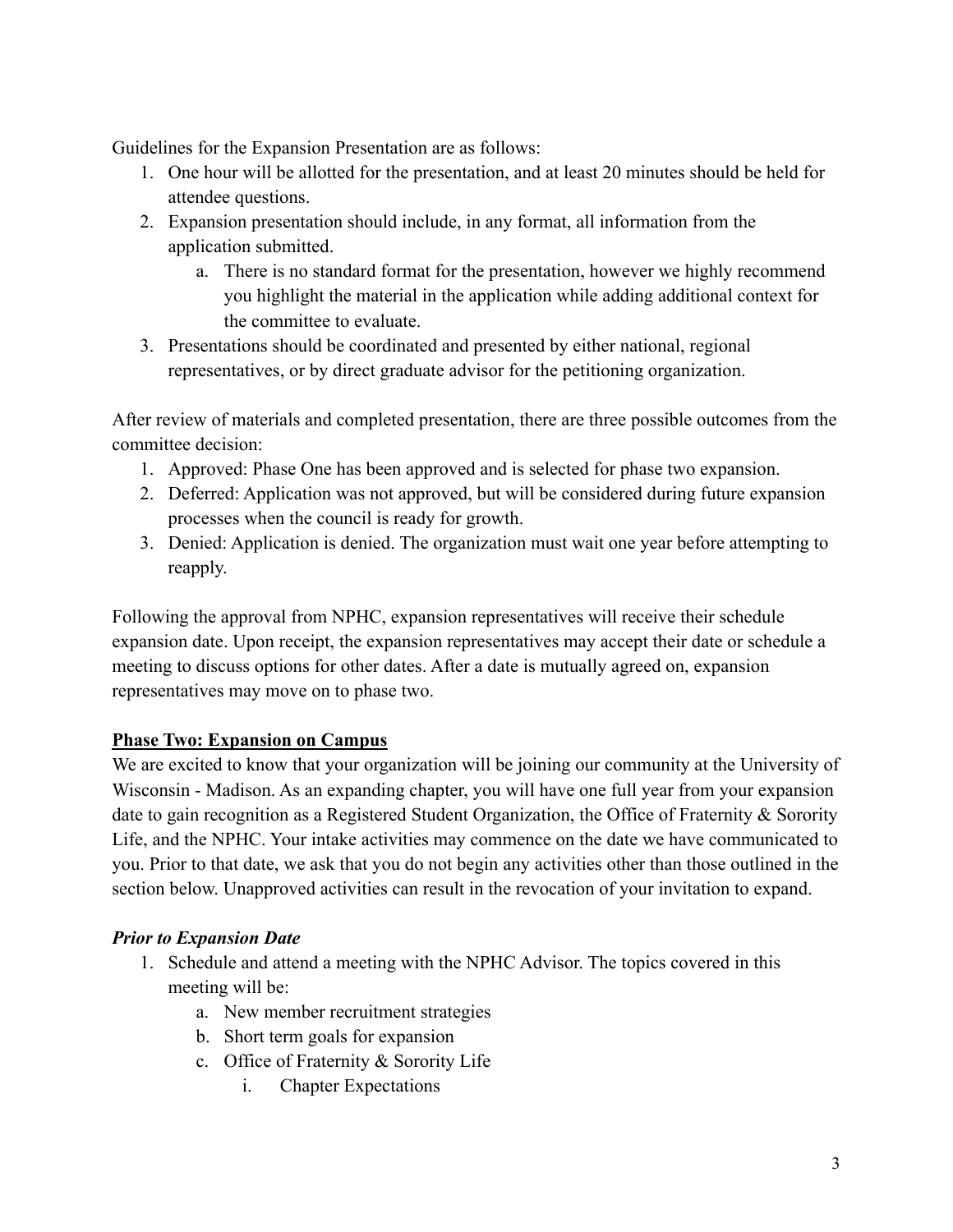- ii. Chapter Coach Assignment
- iii. Recognition
- iv. Departmental Structure
- v. Available Resources
- d. National Pan-Hellenic policies
- 2. Host informational meetings for students to become familiar with the organization
	- a. Must be published on the NPHC instagram/website. The Office of Fraternity & Sorority Life will need to sponsor your events until you are a Registered Student Organization.
	- b. No more than 7 in one semester
	- c. Must submit names, NetID's, classification (undergraduate or graduate), within 72 hours of programs.
- 3. Give an overview of organization progress at general body meetings for the NPHC
	- a. No more than twice per semester

### *After Expansion Date - Prior to Member Intake*

- 1. Expansion representatives must submit a letter from inter/national organization headquarters authorizing member intake activity.
- 2. Expansion representatives must schedule and attend monthly meetings with the NPHC Advisor to last until the group is granted full recognition.
- 3. Expansion representatives must submit a detailed outline of the membership intake process that includes activities, dates, times, locations, and all persons to be involved with the process.
- 4. Submit Intake Intent Forms to the NPHC Advisor  $(\underline{camegough@wise.edu})$

Once we have received all materials, you will receive written permission from the NPHC Advisor to begin conducting membership intake activity. No membership intake activity may occur until such permission is received. After the expansion representatives have completed a successful membership intake process and meet the criteria to be approved as a Registered Student Organization as outlined in Appendix A, they may move on to phase three.

### **Phase Three: Recognition Status**

Upon completion of phases one and two, expansion representatives should be prepared to present all materials to the NPHC to begin their recognition process. The criteria process for new membership in the NPHC is included below for your reference.

### *National Pan-Hellenic Council Recognition*

Article XV: Expansion & Recognition

Section 2: Membership Acceptance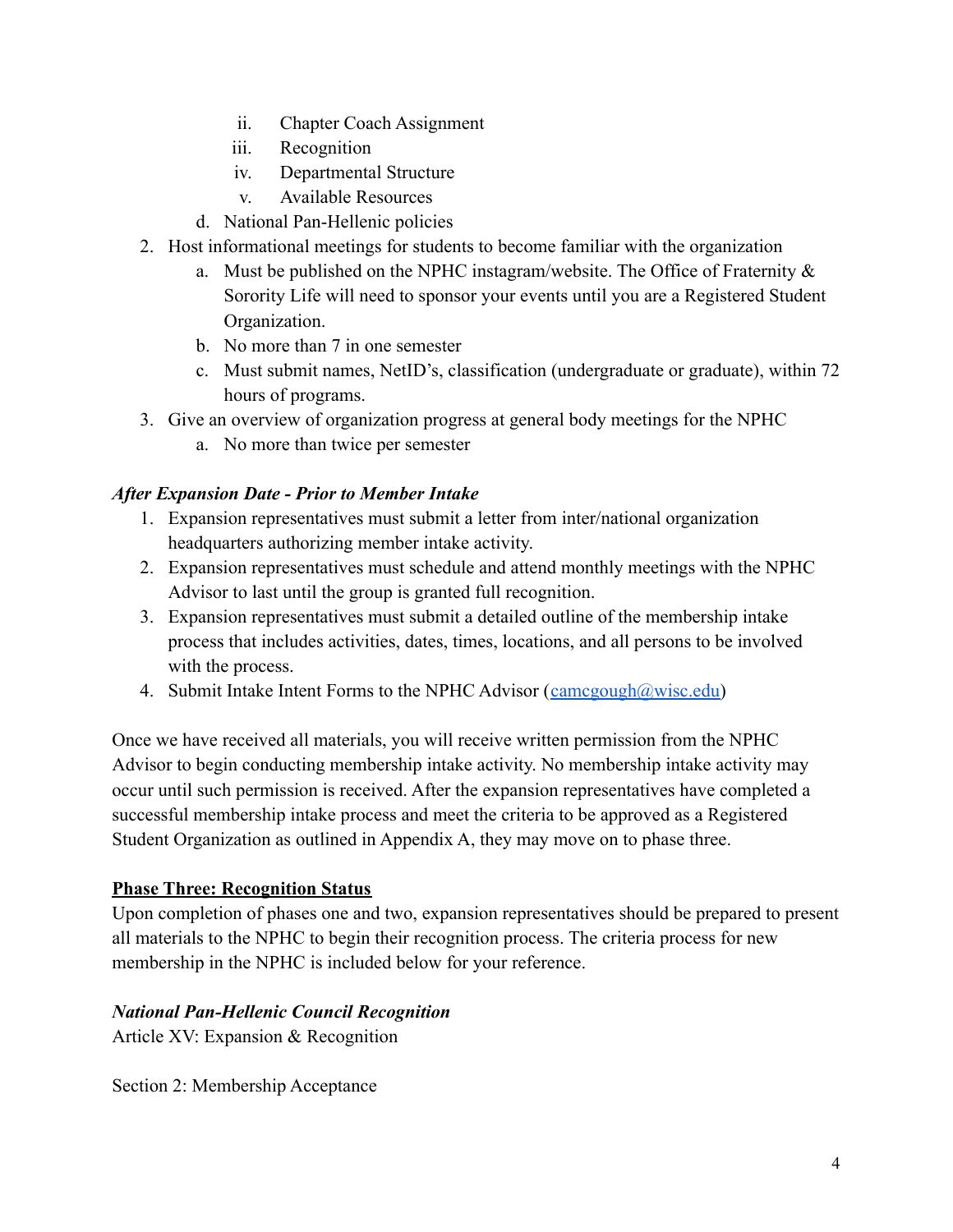- 1. Is a registered student organization with the Center for Leadership and Involvement (CfLI); and,
- 2. Has a minimum of four members, 75% must be undergraduate students from the University of Wisconsin - Madison; and,
- 3. Complete the Badger Step Up! Canvas course; and,
- 4. Is in good standing with its International or National Headquarters; and,
- 5. Has reasonably demonstrated an attempt to comply with the University of Wisconsin-Madison; and,
- 6. Adheres to all University policies and regulations.

# Section 3: Progress Report

- 1. An associate member organization must submit to the NPHC Executive Board and the NPHC Advisor a progress report due two weeks before the last day of classes. Included in this report shall be an evaluation on the organization's:
	- a. Growth
	- b. Scholastic achievement
	- c. Financial stability
	- d. Social activities
	- e. Service to the campus and community
	- f. Future plans, goals, and projects
		- i. Outline for membership retention
		- ii. Outline for continued growth (recruitment)
		- iii. Long term goals (3-5 years)
	- g. Any other information relating to the organization's progress
- 2. Evaluation of the information and materials listed above will be completed by the NPHC Executive Board and NPHC Advisor.
	- a. If the progress report is considered to reflect expectations of active membership the organization will be granted active membership for the following semester.
	- b. If the progress report is considered not to reflect expectations of active membership the organization will remain an associate member and be asked to provide another progress report within its second semester.
	- c. If at the end of the organization's second semester as an associate member, the organization's progress does not reflect expectations of active membership, the organization's membership to NPHC will be put up for review by the NPHC's Judicial process.
- 3. All Associate status members of NPHC at the University of Wisconsin-Madison will require a two-thirds approval vote by the NPHC member organizations, with each member organization having one vote.

At the end of the associate status period, as determined by the NPHC general body, the group will be granted member status provided they obtain a two-thirds approval vote from the NPHC with each member organization having one vote to cast.